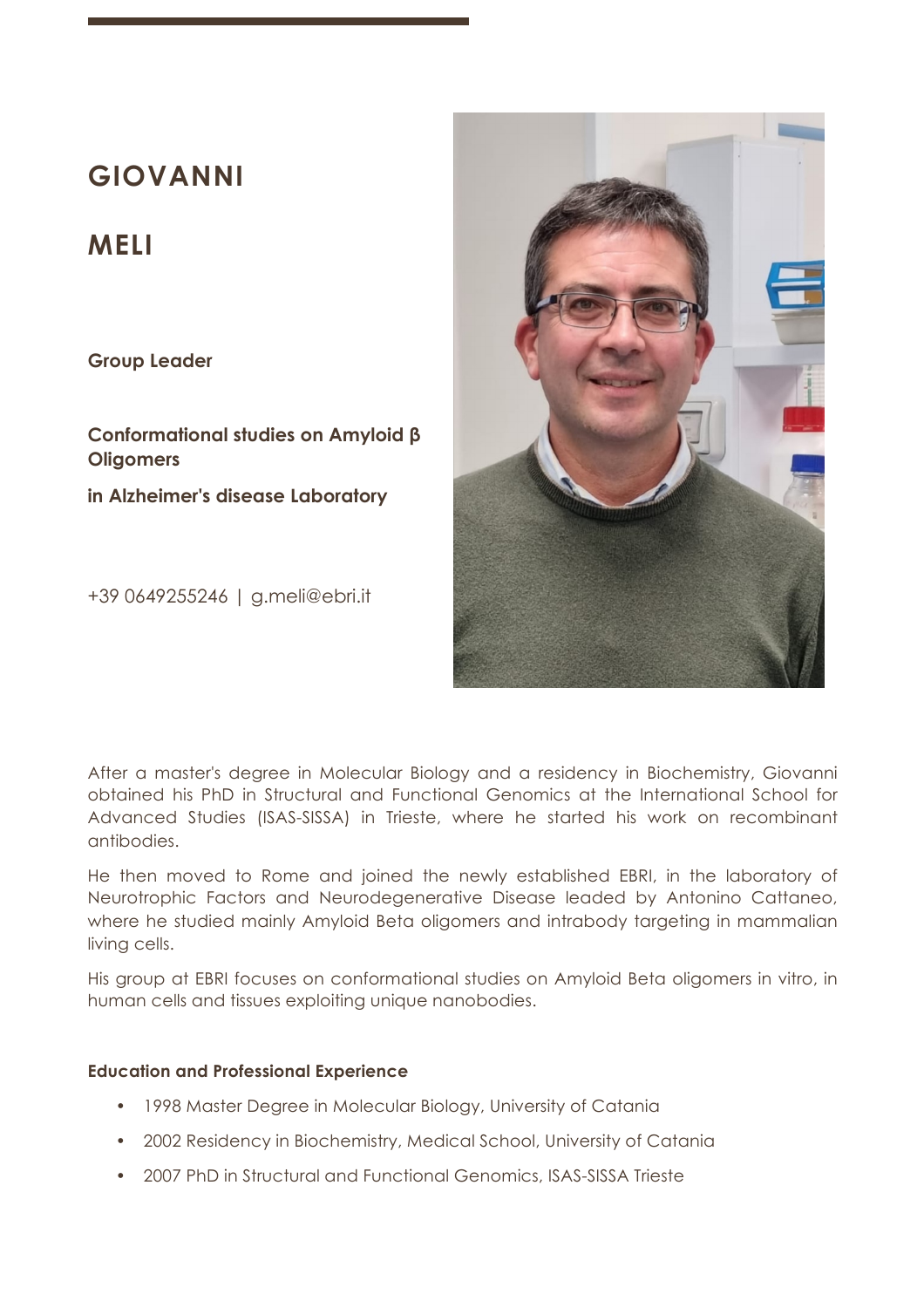- 2007-2010 Postdoctoral fellow EBRI (Rome) and Scuola Normale Superiore (Pisa)
- 2010 Junior Project Leader, EBRI (Rome)
- 2012 Junior Group Leader, EBRI (Rome)
- 2019 Group Leader, EBRI (Rome)

# **Selected publications (2008-2019)**

# **2019**

Scopa C, Marrocco F, Latina V, Ruggeri F, Corvaglia V, La Regina F, Ammassari-Teule M, Middei S, Amadoro G, **Meli G**\***,** Scardigli R\*, Cattaneo A\* (2019) Impaired adult neurogenesis is an early event in Alzheimer's disease neurodegeneration, mediated by intracellular Aβ oligomers. *Cell Death Differ*. doi:10.1038/s41418-019-0409-3 (\*corresponding authors, equal contributors)

Pignataro A, **Meli G**\*, Pagano R, Fontebasso V, Battistella R, Conforto G, Ammassari-Teule M, Middei S\*. (2019) Activity-induced Aβ oligomers drive compensatory synaptic rearrangements in brain circuits controlling memory of pre-symptomatic AD mice. *Biological Psychiatry* DOI: https://doi.org/10.1016/j.biopsych.2018.10.018 (\*corresponding authors)

# **2018**

Rizzi C, Tiberi A, Giustizieri M, Marrone MC, Gobbo F, Carucci NM, **Meli G**, Arisi I, D'Onofrio M, Marinelli S, Capsoni S, Cattaneo A. (2018) NGF steers microglia toward a neuroprotective phenotype. *Glia* 66(7):1395-1416. doi: 10.1002/glia.23312

# **2017**

Capsoni S, Malerba F, Carucci NM, Rizzi C, Criscuolo C, Origlia N, Calvello M, Viegi A, **Meli G**, Cattaneo A. (2017) The chemokine CXCL12 mediates the anti-amyloidogenic action of painless human nerve growth factor. *Brain*. Jan;140(Pt 1):201-217. doi: 10.1093/brain/aww271

# **2015**

Corsetti V, Florenzano F, Atlante A, Bobba A, Ciotti MT, Natale F, Della Valle F, Borreca A, Manca A, **Meli G**, et al. (2015) NH2-truncated human tau induces deregulated mitophagy in neurons by aberrant recruitment of Parkin and UCHL-1: implications in Alzheimer's disease. *Hum Mol Genet.*; 24(11):3058-81

# **2014**

**Meli G.,** Lecci A., Manca A., Krako N., Albertini V., Benussi L., Ghidoni R., Cattaneo A. (2014) Conformational targeting of intracellular Aβ oligomers demonstrates their pathological